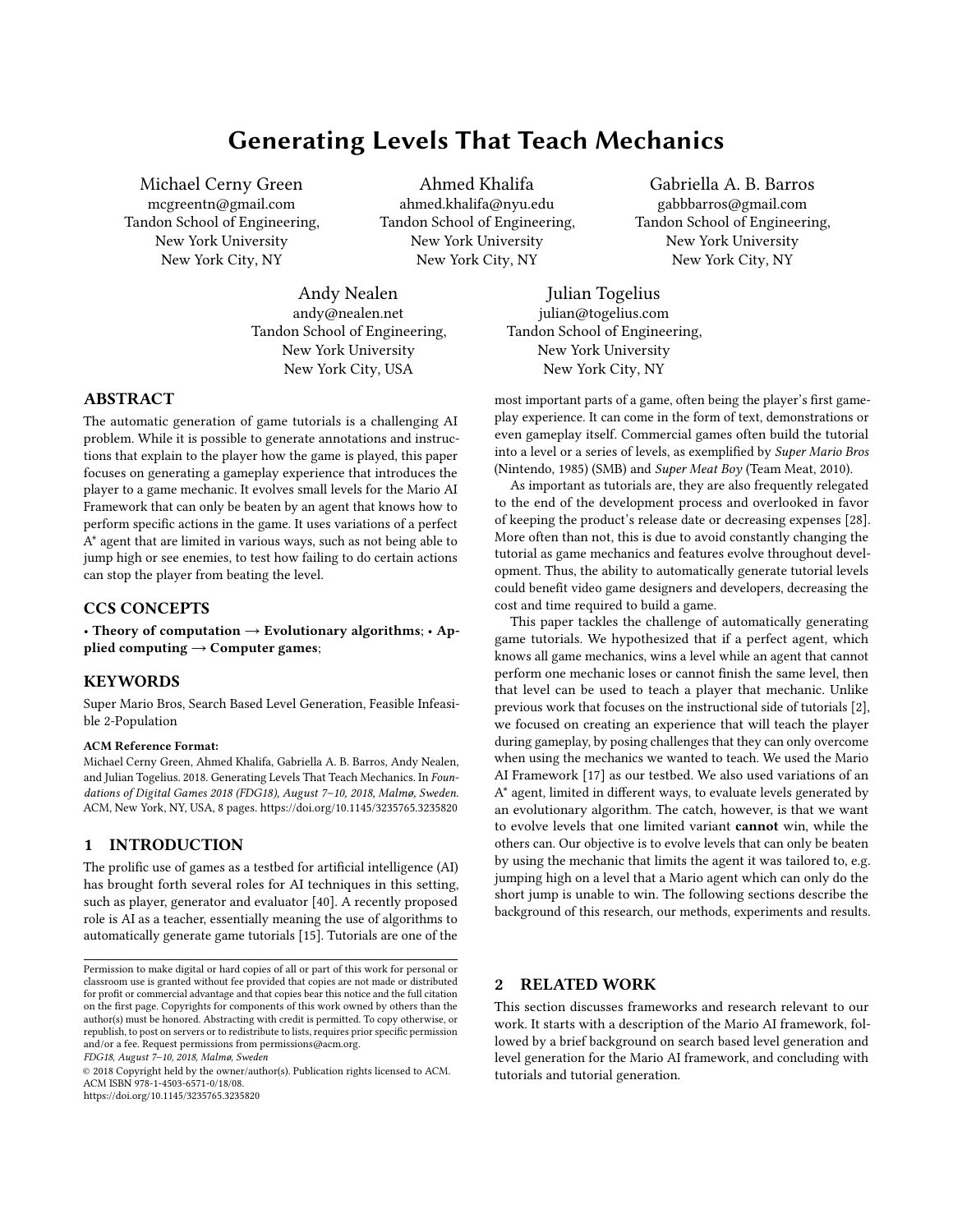#### 2.1 Mario AI Framework

Infinite Mario Bros. (IMB), developed by Markus Persson [\[27\]](#page-7-5), is a public domain clone of the 2D platform classic game Super Mario Bros.. The gameplay of IMB consists of moving on a two-dimensional sideway level towards a goal. The player can be in one of three possible states: small, big and fire. They can also move left and right, jump, run, and (when on the fire state) shoot fireballs. The player returns to the previous state if they take damage, and dies when taking damage while on the small state or falling down a gap. Unlike the original game, IMB allows for automatic generation of levels.

The Mario AI framework has been a popular benchmark for research on artificial intelligence [\[17\]](#page-7-4). Based on the IMB, it has been popular ground for AI competitions [\[17,](#page-7-4) [37\]](#page-7-6). It improved on limitations of IMB's level generator, and several techniques have been applied to automatically create levels [\[29,](#page-7-7) [33\]](#page-7-8) or to play levels [\[17\]](#page-7-4).

### 2.2 Search Based Level Generation

Evolutionary algorithms (EA) are a type of optimization search inspired by Darwinian evolutionary concepts such as reproduction, fitness, and mutation [\[38\]](#page-7-9). Evolution can be used within the realm of games for various purposes, including the generation of levels and game elements within them. Ashlock used evolution to optimize puzzle generation for a given level of difficulty [\[4\]](#page-6-1). The fitness function measured solution length which was found using a dynamic programming algorithm. Later, Ashlock et al. developed a system which could parameterize this fitness function into checkpoint based fitness [\[6\]](#page-6-2), allowing substantial control over generated maze properties. Ashlock proceeded to build a system which generated cave-like level maps using evolvable fashion-based cellular automata [\[5\]](#page-6-3), i.e. stylized cave generation. Ashlock also created a system which decomposes level generation into two parts, a micro evolutionary system which evolves individual tile sections of a level, and an overall macro generation system which evolves placement patterns for the tiles [\[25\]](#page-7-10).

Khalifa et al. used evolutionary search for general level generation in multiple domains such as General Video Game AI [\[21\]](#page-7-11) and PuzzleScript [\[18\]](#page-7-12). In later work by Khalifa et al. [\[20\]](#page-7-13), they worked on generating levels for a specific game genre (Bullet Hell genre) using a new hybrid evolutionary search called Constrained Map-Elites. The levels were generated using automated playing agents with different parameters to mimic various human play-styles. Khalifa et al. [\[19\]](#page-7-14) also offered a literature review of search based level generation within puzzle games.

# 2.3 Level Generation for the Mario AI Framework

Horne et al. [\[16\]](#page-7-15) compiled an evaluative list of all Mario AI generators. The Notch and Parameterized-Notch generators write levels from left to right, adding game elements through probability and performing basic checks to ensure playability [\[30\]](#page-7-16). Hopper was written for the Level Generation track of the 2010 Mario AI Championship. Much like Notch and Parameterized-Notch, it also designs levels from left to right, adding game elements through probability. However, these probabilities adapt to player performance, resulting

in a dynamic level generator [\[29\]](#page-7-7). Launchpad is a rhythm-based level generator that uses design grammars for creating levels within rhythmical constraints [\[32\]](#page-7-17). The Occupancy-Regulated Extension generator works by placing small hand-authored chunks together into levels [\[29\]](#page-7-7). Each chunk contains an anchor point to determine how chunks are placed together. The Pattern-based generator uses evolutionary computation to generate levels by representing levels as slices taken from the original Super Mario Bros (Nintendo, 1985) [\[9\]](#page-7-18). The fitness function counts the number of occurrences of specified sections of slices, or "meso-patterns", with the objective to find as many meso-patterns as possible. The Grammatical Evolution generator uses evolutionary computation together with design grammars. It represents levels as instructions for expanding design patterns. The fitness function measures the number of items in the level and the number of conflicts between the placement of these items.

### 2.4 Tutorials

Most video games contain tutorials in some way, whether they are ingrained within the gameplay or kept separate from it. Green et al. [\[15\]](#page-7-2) proposed a non-exhaustive list of tutorial types: Instructionbased, Demonstration-based, and a Well-designed Experience. Instruction-based tutorials are textual in nature: A pop-up may appear in front of the player during gameplay describing the next step to take, or a board game may come with a booklet explaining the rules in detail. Demonstration-based tutorials take control from the player, such as an non-player character acting out the next step. An example can be found in The Elder Scrolls: Skyrim (Bethesda, 2011) when the player first learns the shout ability. The Well-Designed Experience tutorials are the most complex of the three, where the tutorial is built into the level and gameplay itself and not treated as a separate component. Levels in Super Meat Boy (Team Meat, 2010) demonstrate this tutorial type as the player learns new game mechanics and navigation techniques while playing.

Sheri Graner Ray wrote about knowledge acquisition styles of players could use to divide tutorials into two categories: exploratory and modeling [\[28\]](#page-7-3). Exploratory tutorials have the player learn about something by doing it, whereas modeling tutorials focus on allowing the player to study how to do something before doing it.

Often to better understand games, their mechanics, and to create tutorials to teach them, designers create languages with which to model games. Dan Cook [\[7\]](#page-6-4) described a skill atom: the feedback loop through which a player learns a new skill during gameplay. Figure [1](#page-2-0) shows a skill atom to learn how to jump. A skill atom can be divided into four separate elements:

- The Action the player performs to learn a new skill. This could involve anything from pressing a button or doing a complex series of actions to accomplish an end goal.
- The Simulation of that action in game. The player's action somehow affects the world.
- The Feedback from the simulation informs the player of the new state of the game, so they know how their action changed the world.
- The Modeling the player now performs within their head, mapping the action they just took to the feedback from the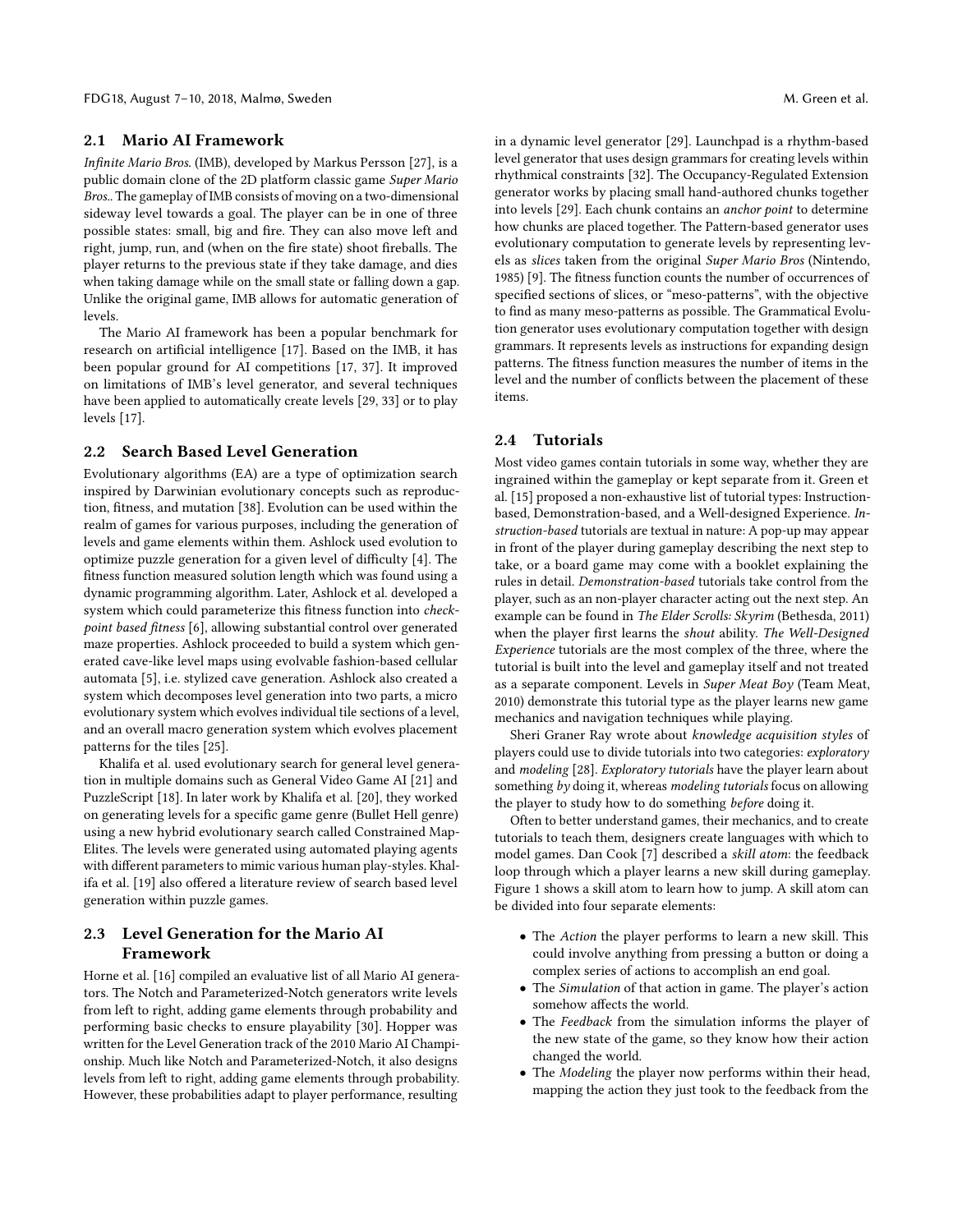<span id="page-2-0"></span>

Figure 1: A skill atom for learning how to jump in any generic game, in the order of action (button), simulation (jump and collide), feedback (animation on screen), and mod-eling ("I can jump!")<sup>[1](#page-0-0)</sup>

simulation, e.g. "If I press this button, my character jumps up."

Skill atoms can be linked to other skill atoms to form skill chains as shown in Figure [2.](#page-2-1) Using skill chains, one could model most games that exist.

A similar concept to the skill atom is the strategy ladder. Video games could be represented as the strategy required to beat them. Each step in a strategy ladder corresponds to an addition to the strategy of the previous step that makes a noticeable difference in the strength of that strategy. It has been proposed that the depth of a game can be defined as the length of its longest strategy ladder [\[23\]](#page-7-19). Then, by reading or interacting with a strategy ladder, one should be able to understand, theoretically, the requirements of a game.

The AtDelfi system uses a graph-based representation to model mechanics in a game [\[14\]](#page-7-20). Object nodes, condition nodes, and action nodes are used in unison to describe player abilities, object collisions, scoring, and time-based mechanics. The system creates this graph dynamically after reading a game's rules, which are formulated using the Video Game Description Language (VGDL) [\[13\]](#page-7-21). VGDL is a high-level language for 2D arcade games, allowing not only the quick development for these games but also analysis of game rules and events. With this graph, the system can then generate written and visual tutorials demonstrating ways to win, lose, and gain points in the game.

### 2.5 Tutorial Generation

Previous work has been done in the area of tutorial/instruction generation, such as TutorialPlan [\[24\]](#page-7-22), which generates text and image instructions for new users of AutoCAD. De Messentier Silva et al [\[10–](#page-7-23)[12\]](#page-7-24) used various search methods to create effective beginner strategies for Blackjack and Poker. Alexander et al. [\[1\]](#page-6-5) turned Minecraft (Mojang 2009) mechanics into action graphs representing the player experience, and created quests and achievements based off those actions. Game-O-Matic [\[39\]](#page-7-25) generates arcade style games

<span id="page-2-1"></span>

Figure 2: A chain of skill atoms demonstrating the action process through which a player learns platform jumping during gameplay

and instructions using a story-based concept-map. It generates a tutorial page after a game's creation which explains who the player will control, how to control them, and winning/losing conditions, by using the concept-map and relationships between objects within it. Mechanic Miner can automatically discover new mechanics using a reflection-driven generation technique using game simulation, and then invert the simulation to produce levels for those discovered mechanics [\[8\]](#page-7-26).

Mappy is a system which takes a Nintendo Entertainment System game and a sequence of buttons presses as input to generate an approximation of a linked map of rooms [\[26\]](#page-7-27). Mappy attempts to create map understanding from movement mechanics. This is similar to what Summerville et al. created as a part of the Gemini system, a logic program that performs static reasoning over game specifications in order to find meaning [\[34\]](#page-7-28).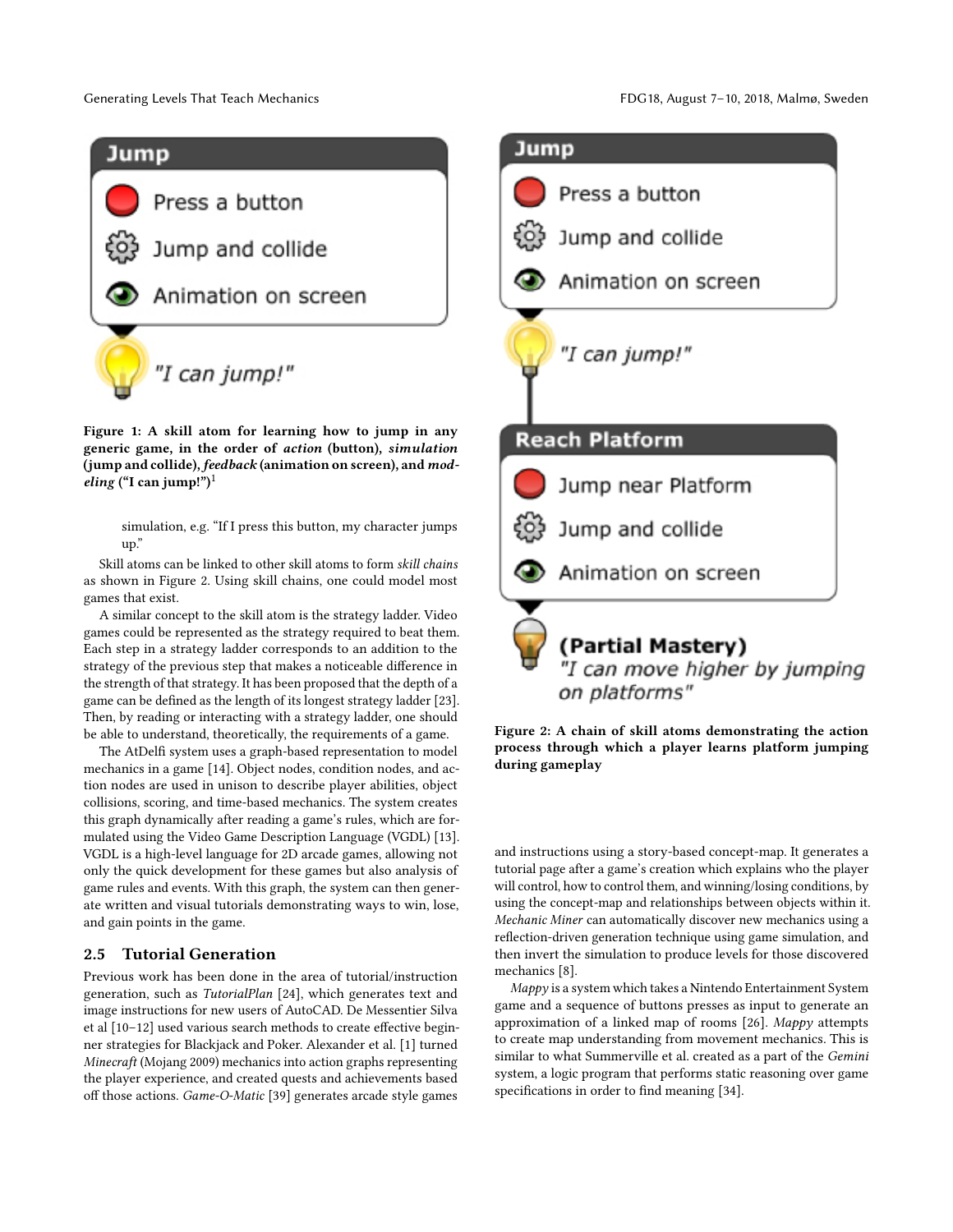<span id="page-3-0"></span>

Figure 3: The first two levels from Super Mario Bros. The levels show the difference between overground levels [\(3a\)](#page-3-0) and underground levels [\(3b\)](#page-3-0).

## 3 METHODS

Our system evolves a single screen that teaches a specific mechanic for the Mario AI framework, utilizing several AI playthroughs to find screens that an AI that has full game knowledge can beat, but a limited AI cannot.

In this work, a Mario level consists of a group of scenes, where each scene delivers a specific experience, such as a single jump, killing an enemy, etc [\[3\]](#page-6-6). Each scene is represented as a group of vertical slices sampled from the original Super Mario Bros (SMB), much like in Dahlskog and Togelius' work [\[9\]](#page-7-18). Each slice has a fixed width and height, equal to 1 and 14 respectively. We collected slices from the levels provided in the Video Game Level Corpus (VGLC) [\[35\]](#page-7-29), excluding underground levels as they differ structurally from the rest of the levels. Figure [3](#page-3-0) shows part of the the first two levels from SMB: Level 1-1 and Level 1-2. Underground levels (Figure [3b\)](#page-3-0) have a ceiling on the top of the level. Thus, combining different slices from both levels would generate an inconsistent scene. Additionally, having a ceiling causes problems with the Mario AI framework: the Mario AI framework spawns Mario at the highest solid tile at the beginning of the scene. In an underground level, the framework would spawn Mario on the ceiling instead of on the floor.

|  |  |  | Table 1: A* Agent Limitations |
|--|--|--|-------------------------------|
|--|--|--|-------------------------------|

<span id="page-3-1"></span>

|          | Agent   Limitation                                         |
|----------|------------------------------------------------------------|
| $BA^*$   | No limitation. Perfect Agent.                              |
| $LI A^*$ | Limited jumping capabilities. Cannot jump 'high.'          |
| $EBA*$   | Blind to all enemies. Unable to see enemy collisions.      |
| $NR A^*$ | Not able to run. Indirectly limits 'long jump' capability. |

### 3.1 Evolutionary Algorithm

We used the Feasible Infeasible 2-Population (FI-2Pop) genetic algorithm [\[22\]](#page-7-30) to generate scenes. FI-2Pop is an evolutionary algorithm that uses two populations: one being feasible and the other infeasible. The infeasible population aims at improving infeasible solutions to a certain threshold, when they become feasible and are transfered to the feasible population. The feasible population, on the other hand, aims at improving the quality of feasible chromosomes, If one becomes infeasible, it is then relocated to the infeasible population. After evolving solutions for several generations, our system outputs the scene with the highest fitness.

For the purposes of this work, we assumed that a scene is equivalent to one screen in the Mario AI framework, which consists of 18 slices. Therefore, our chromosome consists of a group of 18 vertical slices. We used a two-point crossover and mutation as operators: a two-point crossover switches a group of slices between the two points, allowing the evolutionary algorithm to swap any length from a single slice to the whole scene. For mutation, the algorithm replaces one slice with a random one from the sampled slices.

#### 3.2 Evaluating Scenes

We used two different fitness functions, one for the infeasible population and one for the feasible population. These are described in detail below.

Infeasible Fitness: The fitness function of the infeasible population regards only the levels aesthetic. One of the impassable obstacles in Super Mario Bros is a green pipe. It can have any height and it takes two tiles in width. Since the chromosome consists of a group of vertical slices where each slice is 1 tile in length, there is a high chance that a half pipe might appear in the scene. The infeasible fitness function makes sure that all the pipe are two tiles wide. Figure [4a](#page-4-0) shows a chromosome with an infeasible fitness equal to 0, where the pipe parts do not connect correctly. Figure [4b](#page-4-0) shows a chromosome with an infeasible fitness equal to 1, where all the pipe pieces connect in pairs. Chromosomes that don't have any pipes are considered feasible chromosomes with infeasible fitness equal to 1.

Feasible Fitness: Our system uses agent performance data to gauge the fitness of a level. One of these agents is an A\* agent designed by Robin Baumgarten for the first Mario AI competition [\[36\]](#page-7-31), capable of playing a level almost flawlessly. The heuristic this agent is based on is the time it would take for Mario to move to the end of the level (i.e. the rightmost side of the map), which is admissible because it assumes that Mario is always running at maximum speed. The other agents are variations of Baumgarten's A\* agent, limited in different ways. These limitation are summarized in Table [1.](#page-3-1)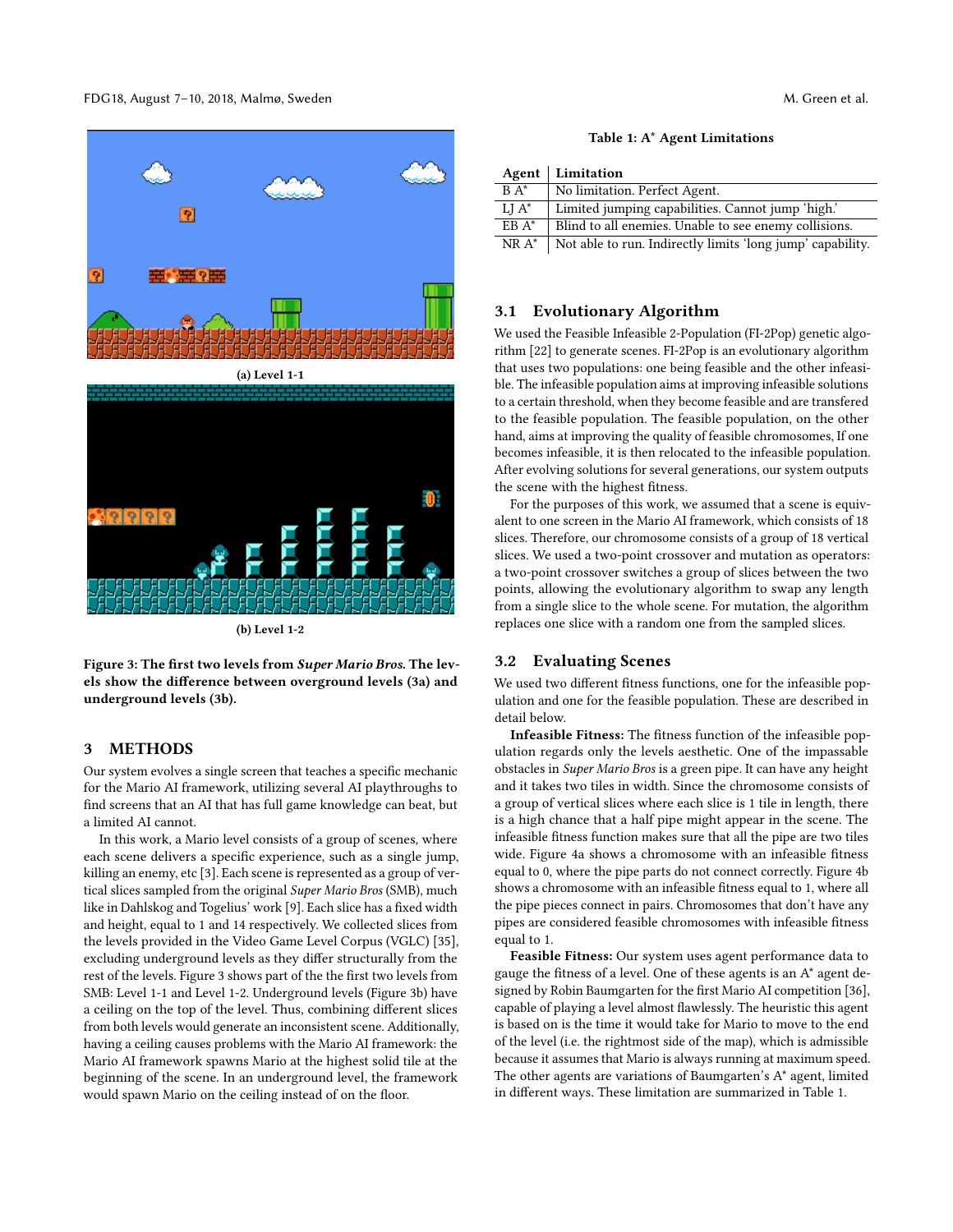Generating Levels That Teach Mechanics **FDG18**, August 7-10, 2018, Malmø, Sweden

<span id="page-4-0"></span>

(b) Infeasible Fitness = 1.0

Figure 4: Two generated chromosomes, one from the infeasible population and one from the feasible population. The first chromosome in [\(4a\)](#page-4-0) has infeasible fitness equal to 0.0, while the second chromosome in [\(4b\)](#page-4-0) has infeasible fitness equal to 1.0, thus belonging to the feasible population.

Our evolutionary algorithm takes one of the limited agents and the perfect agent to evaluate a level, comparing their success and/or failure. We hypothesized that a level requires the use of an specific mechanic that a limited agent lacks if the perfect agent wins the level but the limited agent fails. Therefore, our fitness function maximized the distance between the limited agent's failure and the perfect agent's success.

#### 4 RESULTS

We ran three experiments, each with a population of 100 chromosomes evolved for 120 generations. The crossover rate was fixed to 70% and the mutation rate was fixed to 30%, and we used rank selection. Rank selection gives each chromosome a rank based on

<span id="page-4-1"></span>

Figure 5: Maximum feasible fitness increases throughout generations

<span id="page-4-2"></span>

Figure 6: Number of feasible chromosomes throughout generations.

its fitness and then select chromosomes proportionally towards their rank, i.e. higher rank indicate a higher probability of being chosen. We also used elitism of size of 1 between generations to keep the best chromosome.

Figure [5](#page-4-1) shows the maximum feasible fitness over generations for each different evolution. In every experiment, there was a quick increase in the fitness function in the first few iterations, reaching the highest found value of <sup>0</sup>.<sup>8</sup> after approximately 15 generations, with no further improvement. We believe that <sup>0</sup>.<sup>8</sup> is the highest fitness our system can achieve, reflecting that the perfect agent finished the scene (i.e. the scene was 100% traversed) while the limited agent only traversed 20% of the scene before it died or got stuck.

Figure [6](#page-4-2) shows the number of feasible chromosomes throughout the 120 generations. Surprisingly, the numbers vary as opposed to only increasing as generations pass. It is possible that, once the evolution finds the chromosomes with the highest fitnesses in the first 20 generations and shows the highest amount of feasible chromosomes, it becomes difficult for the system to find better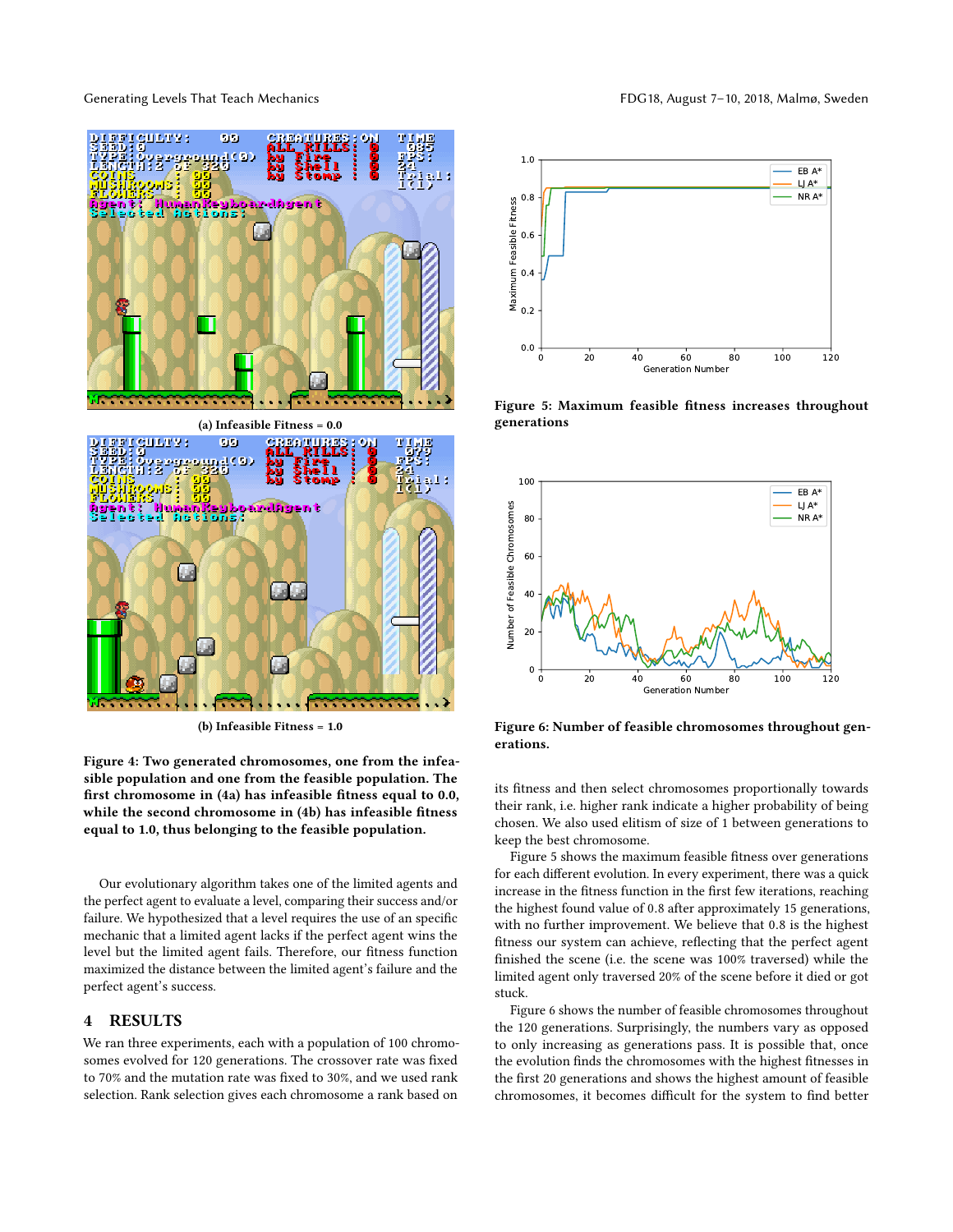ones without separating pipes in feasible scenes, thus making them infeasible.

Figure [7](#page-6-7) displays the evolved scenes from the three combinations of perfect and limited agents. Each level was played by the limited agent used to create it. In each case, the limited agent in question failed to beat the level, thus verifying that the specific mechanic was needed. Each column shows three scenes evolved with one of our different limited agents, and each row shows three evolved scenes that have high (top) to low (bottom) fitness. The last row shows feasible chromosomes with fitness equal to <sup>0</sup>.0, meaning that both agents can beat the levels.

It is possible to notice that scenes with higher fitness focuses more on the intended experience. Figure [7a](#page-6-7) requires high jumps at the first section that cannot be overcome by the Limited Jump agent, Figure [7b](#page-6-7) has a high amount of enemies in when compared to the other images, and Figure [7c](#page-6-7) has a wall jump at the beginning that can only be climbed while holding the run button. A member of our team also played the highest fitness scenes to get a subjective human-evaluation. In each case, we observed that they needed to have knowledge of and use the specific mechanic for the given level, although with varying degrees of success. The following subsections further analyze the top three maps shown in Figure [7.](#page-6-7)

### 4.1 LJ Agent Scene

Figure [7a](#page-6-7) shows the level evolved with the LJ Agent, wherein the player had to perform two high jumps to beat the level. If they wanted to test themselves, a third high jump could be done to acquire a coin right before the goal. A mystery block was also included, but wasn't necessary to hit to complete the level.

#### 4.2 EB Agent Scene

For the map evolved with the EB Agent shown in Figure [7b,](#page-6-7) the player faced three enemies: two goombas and one red turtle. It is an interesting example, as it shows a level that only scores a high fitness function due to the level of proficiency of the A\* agent. Due to the rules of the game engine, enemies are capable of falling off cliffs and ledges. Thus, unless the player immediately moved to the right, they would never actually encounter these enemies, as the enemies would fall of the ledge at the very beginning of the game. After observing the EB agent playthrough, we realized that the super-human reflexes of the agent allowed it to die to these enemies and thus fail the level anyway.

### 4.3 NR Agent Scene

Finally, in the level evolved for the NR Agent (Figure [7c\)](#page-6-7), the player faced an extremely high wall at the very beginning of the map. In order to climb it, the player would have to run at the wall and wall jump right around the dirt tile. This requires incredible precision, which a novice player would probably not have. The following gap requires the player to jump from the first column to the second while running, again requiring precision not found among beginners. If the player failed this jump, they would fall into the gap between the two walls and would have to climb the first wall again.

### 5 DISCUSSION & CONCLUSION

This paper evolved small levels (scenes) for the Mario AI framework that teach specific mechanics. It used a feasible infeasible 2-population evolutionary algorithm, which uses multiple automated playthroughs as the fitness function. We hypothesized that finding levels where a perfect agent (i.e. an agent that has full knowledge of all the game mechanics) wins and a limited agent (i.e. an agent that lacks information about a certain mechanic) dies or gets stuck can teach an specific mechanic. We used three different variants of Robin Baumgarten A\* algorithm to communicate three different mechanics: Long Jumps, Stomping Enemies, and Running. The evolutionary algorithm was able to find high fitness scenes in its first 15 generations. The best evolved level in each experiment was subjectively playtested and only possible to beat using a specific mechanic that the agent was missing. However, one of the drawbacks of using Robin Baumgarten A\* algorithm is that it has superhuman reflexes, thus the evolved levels require very precise movements that aren't easy to achieve by a novice player.

We originally set out to explore idea of discovering sections of maps which required the use (and therefore the mastery) of a mechanic to beat them. To that end, we succeeded. Each of the maps we generated demonstrated that a player, AI or human, would have to use the specified mechanic to win. However, the AI had the added benefit of pixel perfect gameplay and inhuman reflexes. Because of this, these maps are too difficult for a human to play and therefore are inadequate for teaching a human these mechanics.

One such example of this is in the EB Agent scene, where all enemies encountered would almost immediately fall off the map at the game's beginning. Unless the player moved to the right, they would never encounter these enemies, and they would therefore never learn what kind of mechanics interacting with these enemies represent. The NR Agent scene, which contains wall-jumps necessary to beat the level, also exemplifies this problem. A more advanced player might be able to perform a wall jump, but a novice player would most likely not be able to do this. We can therefore conclude from this that our experiment, while producing maps that required desired mechanics from an AI viewpoint, did not take human perspective into account.

This work is a stepping stone towards evolving full levels that can teach players the different game mechanics, both in Super Mario Bros and other games. A next approach would use an evolutionary algorithm to arrange the evolved scenes to have a full-length game level, similar to Level 1-1 in Super Mario Bros. The scenes have to be arranged in increasing difficulty order, as to not overwhelm new players. Another improvement would be to use human-like agents instead of the perfect A\* agent, in order to generate more human like scenes that don't require superhuman reflexes to beat. We also intend on improving generated scenes by running another evolutionary algorithm that tries to simplify the generated scenes, by decreasing the number of used blocks, without decreasing the fitness of the scene as the generated scenes have multiple blocks that do not have a purpose in the playthrough.

Another potential step forward would be to move away from an evolutionary algorithm and use a constraint solving approach. Smith et al's Refraction (Center for Game Science at the University of Washington, 2010) level generators use answer set programming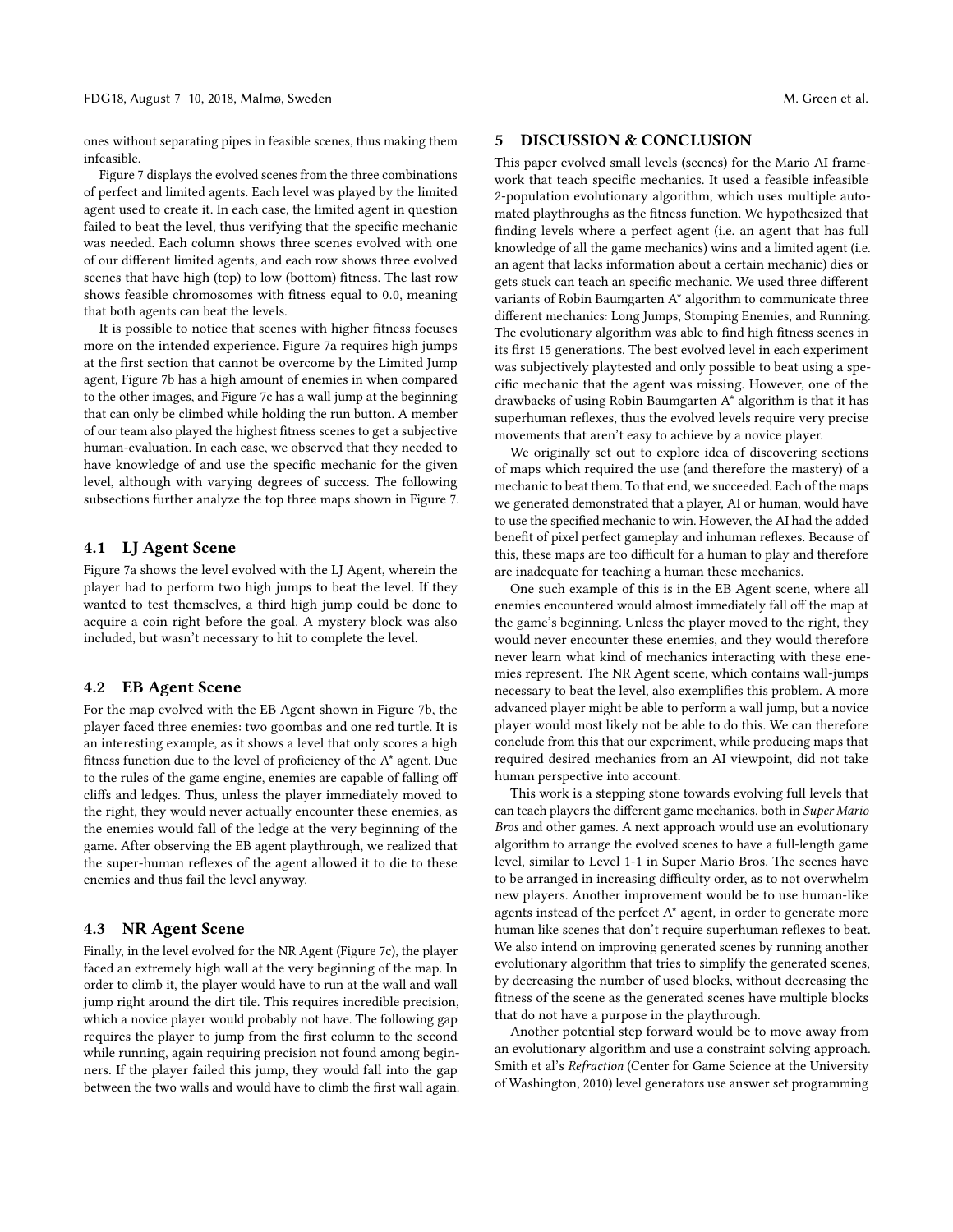Generating Levels That Teach Mechanics **FDG18**, August 7-10, 2018, Malmø, Sweden

<span id="page-6-7"></span>

(g) Evolved Scene with LJ Agent. Fitness 0.0 (h) Evolved Scene with EB Agent. Fitness 0.0 (i) Evolved Scene with NR Agent. Fitness 0.0

Figure 7: Evolved Scenes Using Perfect vs Limited Agents

to easily control level features [\[31\]](#page-7-32). Refraction is an educational puzzle game in which players arrange devices on a grid to construct networks of laser beams. By requiring the player to use beams of different power levels, the game aims to teach mathematical skills. Similar to Smith's work, it might be possible to add mechanics as constraints within a generator in order to require the use of those mechanics to win a level.

### ACKNOWLEDGMENTS

Gabriella Barros acknowledges financial support from CAPES and Science Without Borders program, BEX 1372713-3, as well as an NYU Tandon School of Engineering Fellowship. Ahmed Khalifa acknowledges the financial support from NSF grant (Award number 1717324 - "RI: Small: General Intelligence through Algorithm

Invention and Selection."). Michael Cerny Green acknowledges the financial support of the GAANN program.

## REFERENCES

- <span id="page-6-5"></span>[1] Ryan Alexander and Chris Martens. 2017. Deriving Quests from Open World Mechanics. arXiv preprint arXiv:1705.00341 (2017).
- <span id="page-6-6"></span><span id="page-6-0"></span>[2] Anonymouns. Anonymouns. Anonymouns.<br>[3] Anna Anthropy and Naomi Clark. 2014. A go Anna Anthropy and Naomi Clark. 2014. A game design vocabulary: Exploring the foundational principles behind good game design. Pearson Education.
- <span id="page-6-1"></span>[4] Daniel Ashlock. 2010. Automatic generation of game elements via evolution. In Computational Intelligence and Games (CIG), 2010 IEEE Symposium on. IEEE, 289–296.
- <span id="page-6-3"></span>[5] Daniel Ashlock. 2015. Evolvable fashion-based cellular automata for generating cavern systems. In Computational Intelligence and Games (CIG), 2015 IEEE Conference on. IEEE, 306–313.
- <span id="page-6-2"></span>[6] Daniel Ashlock, Colin Lee, and Cameron McGuinness. 2011. Search-based procedural generation of maze-like levels. IEEE Transactions on Computational Intelligence and AI in Games 3, 3 (2011), 260–273.
- <span id="page-6-4"></span>[7] Dan Cook. 2007. The chemistry of game design.